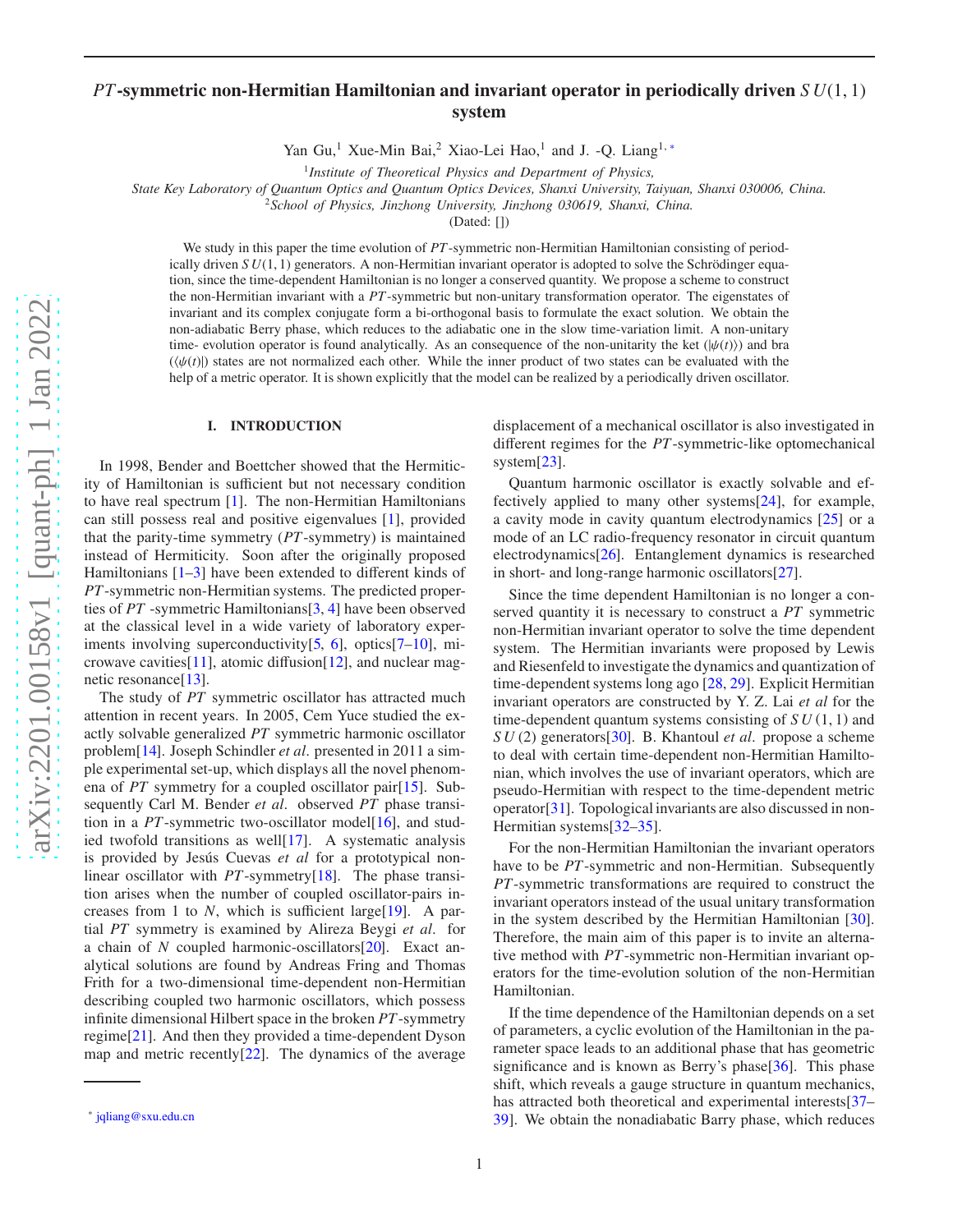to the adiabatic one in the slow time-varying limit for the non-Hermitian Hamiltonian.

The paper is organized as follows: in Sec. II we put forward a *PT*-symmetric non-Hermitian Hamiltonian consisting of periodically driven *S U*(1, 1) generators. The *PT*-symmetric non-Hermitian invariant operator is constructed by means of *PT*-symmetric transformation in order to obtain the time evolution of quantum states. We explain bi-orthogonal basis approach and metric operator in Sec. III. Exact solutions of the Schrödinger equations are found along with the nonadiabatic Berry phase, which reduces the adiabatic one in the slow varying limit. The time-evolution operator is presented in Sec. IV. We end with a conclusion and discussion in the last section.

# II. *PT*-SYMMETRIC NON-HERMITIAN HAMILTONIAN AND INVARIANT OPERATOR

In classical mechanics *PT* transformation is simply the reflections of space and time coordinates. While the *PT* transformation operator in quantum mechanics can be defined as

$$
\hat{\Theta} = \hat{U}K, \hat{\Theta}^{-1} = K\hat{U}^{\dagger}
$$

where  $\hat{U}$  is the usual unitary operator for the space-time reflection and *K* denotes the operation of complex conjugate. The position and momentum operators become  $\hat{\Theta} \hat{x} \hat{\Theta}^{-1}$  =  $-\hat{x}$ ,  $\hat{\Theta} \hat{p} \hat{\Theta}^{-1}$  =  $\hat{p}$  under *PT* transformation, and  $\hat{\Theta} \hat{a} \hat{\Theta}^{-1}$  =  $-\hat{a}$ ,  $\hat{\Theta}\hat{a}^{\dagger}\hat{\Theta}^{-1} = -\hat{a}^{\dagger}$  for the boson operators in harmonic oscillator.The *PT* transformation operator is antilinear and antiunitary. The  $SU(1, 1)$  generators satisfy the commutation relation

<span id="page-1-0"></span>
$$
\left[\hat{S}_+,\hat{S}_-\right] = -2\hat{S}_z, \quad \left[\hat{S}_z,\hat{S}_\pm\right] = \pm \hat{S}_\pm. \tag{1}
$$

And the  $SU(1, 1)$  Lie algebra has a realization in terms of boson creation and annihilation operators  $\hat{a}^{\dagger}$  and  $\hat{a}$  such that $[30, 40]$  $[30, 40]$  $[30, 40]$  $[30, 40]$ 

$$
\hat{S}_z = \frac{1}{2} \left( \hat{a}^\dagger \hat{a} + \frac{1}{2} \right), \hat{S}_+ = \frac{1}{2} \left( \hat{a}^\dagger \right)^2, \hat{S}_- = \frac{1}{2} \left( \hat{a} \right)^2, \tag{2}
$$

Under the *PT* transformation the  $SU(1, 1)$  generators transform as

$$
\hat{\Theta}\hat{S}_z\hat{\Theta}^{-1} = \hat{S}_z, \ \hat{\Theta}\hat{S}_+\hat{\Theta}^{-1} = \hat{S}_+, \ \hat{\Theta}\hat{S}_-\hat{\Theta}^{-1} = \hat{S}_-. \tag{3}
$$

The commutation relation Eq.[\(1\)](#page-1-0) is *PT* invariant.

We consider the *PT*-symmetric non-Hermitian Hamiltonian written as

$$
\hat{H}(t) = \Omega \hat{S}_z + G \left( \hat{S}_+ e^{i\phi(t)} - \hat{S}_- e^{-i\phi(t)} \right) \tag{4}
$$

in which

$$
\phi(t) = \omega t
$$

with  $\omega$  being the driving frequency and  $G$  denotes a coupling parameter. The Hamiltonian is obviously non-Hermitian

$$
\hat{H}(t) \neq \hat{H}^{\dagger}(t) = \Omega \hat{S}_z - G \left( \hat{S}_+ e^{i\phi(t)} - \hat{S}_- e^{-i\phi(t)} \right),
$$

since  $\hat{S}_{+} = (\hat{S}_{-})^{\dagger}$ . As a matter of fact the Hamiltonian  $\hat{H}(t)$ describes a periodically driving harmonic-oscillator

$$
\hat{H}(t) = \left[\frac{\Omega}{4} + i\frac{G}{2}\sin\phi(t)\right]\hat{x}^2 + \left[\frac{\Omega}{4} - i\frac{G}{2}\sin\phi(t)\right]\hat{p}^2
$$

$$
-i\frac{G}{2}\cos\phi(t)(\hat{x}\hat{p} + \hat{p}\hat{x}),
$$

in the coordinate and momentum representation of boson operators  $\hat{a} = (\hat{x} + i\hat{p}) / \sqrt{2}$  and  $\hat{a}^{\dagger} = (\hat{x} - i\hat{p}) / \sqrt{2}$ . The Schrödinger equation is covariant under the *PT* transformation

$$
i\frac{d}{dt}\left|\psi'(t)\right\rangle = \hat{H}(t)\left|\psi'(t)\right\rangle,
$$

(natural unit  $\hbar = 1$ ) with  $|\psi'(t)\rangle = \hat{\Theta} |\psi(t)\rangle$ . We can solve the time-dependent *S U*(1, 1) system with non-Hermitian Hamiltonian in the formalism of Schrödinger equation.

Since the Hamiltonian is no long a conserved quantity an invariant operator is required to solve the time dependent system[\[28](#page-4-24)[–30\]](#page-4-26). For the *PT*-symmetric Hamiltonian the invariant operator  $\hat{I}(t)$ , which satisfies the condition

<span id="page-1-2"></span>
$$
i\frac{d\hat{I}(t)}{dt} = i\frac{\partial}{\partial t}\hat{I}(t) + \left[\hat{I}(t), \hat{H}(t)\right] = 0,\tag{5}
$$

should also be invariant under the *PT* transformation. To this end we can construct  $\hat{I}(t)$  from the *PT*-symmetric *SU*(1, 1)generator  $\hat{S}_z$  with a PT-symmetric transformation such that

<span id="page-1-3"></span>
$$
\hat{I}(t) = \hat{R}(t)\hat{S}_z\hat{R}^{-1}(t).
$$
 (6)

The transformation operator considered as

<span id="page-1-1"></span>
$$
\hat{R}(t) = e^{\frac{\eta}{2}(\hat{S}_{+}e^{i\phi(t)} + \hat{S}_{-}e^{-i\phi(t)})},
$$
\n(7)\n
$$
\hat{R}^{-1}(t) = e^{-\frac{\eta}{2}(\hat{S}_{+}e^{i\phi(t)} + \hat{S}_{-}e^{-i\phi(t)})},
$$

(with a real parameter  $\eta$  to be determined) is *PT* symmetric, since

$$
\hat{\Theta}\hat{R}(t)\hat{\Theta}^{-1}=\hat{R}(t).
$$

However the operator  $\hat{R}(t)$  is non-unitary with  $\hat{R}^{\dagger} \neq \hat{R}^{-1}$  different from the ordinary quantum mechanics. Occasionally it is Hermitian  $(\hat{R}^{\dagger}(t) = \hat{R}(t))$  in this particular model but is unnecessary in general. The invariant operator  $\hat{I}(t)$  is  $PT$ symmetric, however non-Hermitian

$$
\hat{I}(t) \neq \hat{I}^{\dagger}(t) = \hat{R}^{-1}(t) \hat{S}_z \hat{R}(t).
$$

With the *PT*-symmetric transformation operator Eq.[\(7\)](#page-1-1) we obtain the following relations[\[41\]](#page-4-34)

<span id="page-1-4"></span>
$$
\hat{R}^{-1}(t)\hat{S}_{+}\hat{R}(t) = \hat{S}_{+}\cos^{2}\left(\frac{\eta}{2}\right) - \hat{S}_{z}e^{-i\phi(t)}\sin(\eta)
$$

$$
+\hat{S}_{-}e^{-2i\phi(t)}\sin^{2}\left(\frac{\eta}{2}\right),
$$

$$
\hat{R}^{-1}(t)\hat{S}_{-}\hat{R}(t) = \hat{S}_{-}\cos^{2}\left(\frac{\eta}{2}\right) + \hat{S}_{z}e^{i\phi(t)}\sin(\eta)
$$

$$
+\hat{S}_{+}e^{2i\phi(t)}\sin^{2}\left(\frac{\eta}{2}\right),
$$

$$
\hat{R}^{-1}(t)\hat{S}_{z}\hat{R}(t) = \hat{S}_{z}\cos(\eta)
$$

$$
+\frac{1}{2}\sin(\eta)\left(\hat{S}_{+}e^{i\phi(t)} - \hat{S}_{-}e^{-i\phi(t)}\right) \tag{8}
$$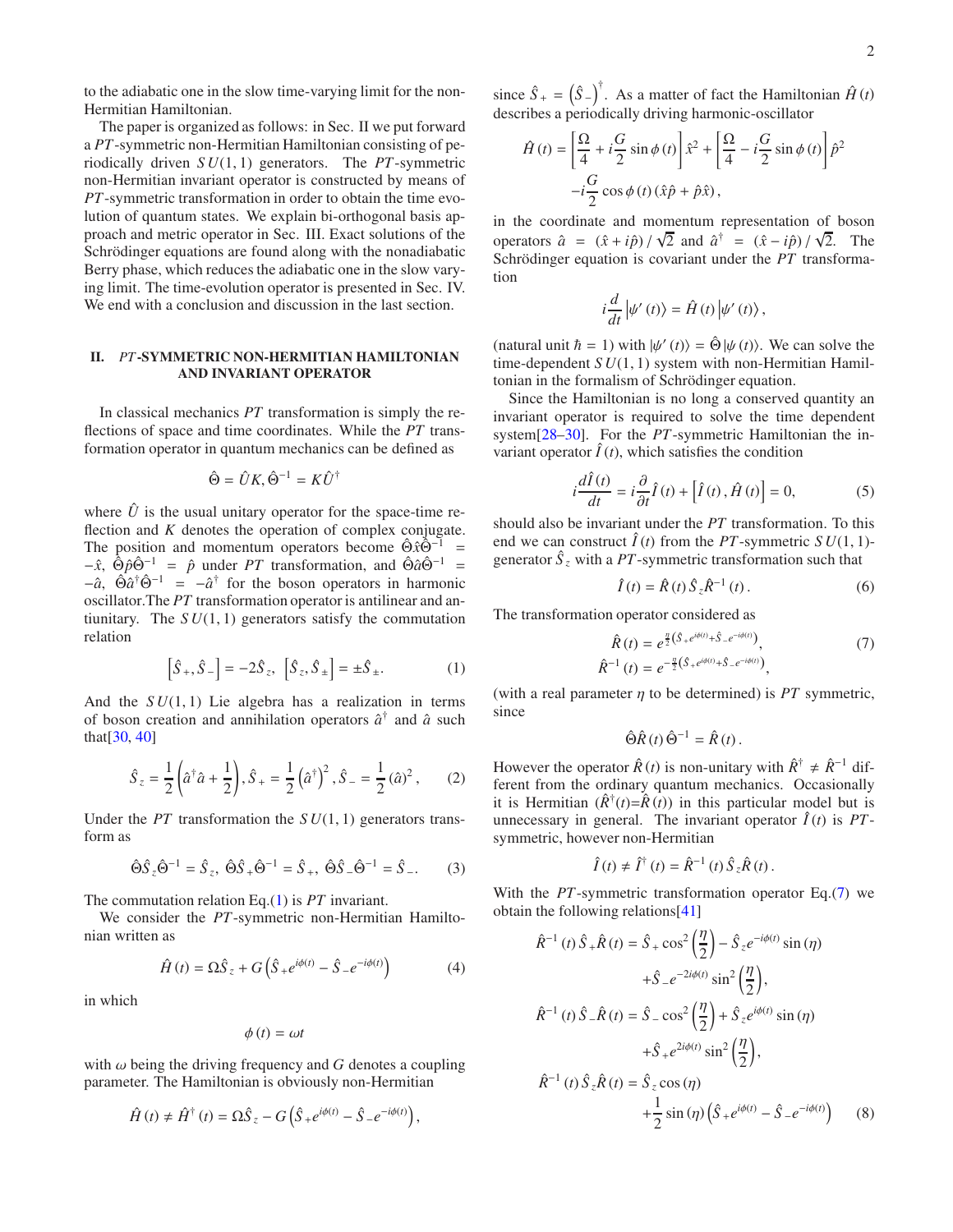and

<span id="page-2-4"></span>
$$
i\hat{R}^{-1}(t)\frac{\partial}{\partial t}\hat{R}(t) = 2\frac{d\phi}{dt}\hat{S}_z\sin^2\left(\frac{\eta}{2}\right) -\frac{d\phi}{2dt}\sin\left(\eta\right)\left(\hat{S}_+e^{i\phi(t)} - \hat{S}_-e^{-i\phi(t)}\right) \quad (9)
$$

By straightforward algebra the invariant operator  $\hat{I}(t)$  is found as  $[41]$  $[41]$ 

$$
\hat{I}(t) = \cos(\eta)\,\hat{S}_z - \frac{1}{2}\sin(\eta)\left(\hat{S}_+e^{i\phi(t)} - \hat{S}_-e^{-i\phi(t)}\right),\qquad(10)
$$

under the auxiliary condition

<span id="page-2-5"></span>
$$
G\cos\left(\eta\right) = -\frac{1}{2}(\dot{\phi} + \Omega)\sin\left(\eta\right),\tag{11}
$$

derived from Eq. $(5)$ , Eq. $(6)$  and Eq. $(7)$ .

### III. EXACT SOLUTION AND NON-ADIABATIC BERRY PHASE

Since the invariant operator  $\hat{I}(t)$  is non-Hermitian the eigenstates of it along are not an orthonormal basis. The biorthogonal basis[\[42](#page-4-35)[–44](#page-4-36)] are requested respectively for the *PT*-symmetric invariant-operator  $\hat{I}(t)$  and its complex conjugate  $\hat{I}^{\dagger}$  (*t*) to obtain the exact solution of the Schrödinger equation.

#### A. Bi-orthogonal basis and metric operator

The eigenstates of  $\hat{S}_z$ ,  $\hat{S}_z$   $|n\rangle = k_n |n\rangle$ , are Fock states  $|n\rangle$ with eigenvalues

$$
k_n = \frac{1}{2} \left( n + \frac{1}{2} \right),
$$

which are nothing but the eigenvalues of harmonic oscillator. The eigenstates of  $\hat{I}(t)$  are obviously given by

$$
\hat{I}(t) |n(t)\rangle_r = k_n |n(t)\rangle_r, |n(t)\rangle_r = \hat{R}(t) |n\rangle,
$$

with the same eigenvalues  $k_n$ , which are conserved quantities. The subscript "*r*" denotes the ket states. Since the *PT*symmetric transformation operator  $\hat{R}(t)$  is non-unitary, the states  $|n(t)\rangle_r$  cannot be normalized i. e.  $r \langle n(t)|n(t)\rangle_r \neq 1$ . The complex conjugate operator of invariant  $\hat{I}(t)$  is seen to be

$$
\hat{I}^{\dagger}(t) = \left[\hat{R}(t)\hat{S}_z\hat{R}^{-1}(t)\right]^{\dagger} = \hat{R}^{-1}(t)\hat{S}_z\hat{R}(t),
$$

which possesses eigenstates denoted by

$$
\hat{I}^{\dagger}(t) |n(t)\rangle_l = k_n |n(t)\rangle_l, \ \ |n(t)\rangle_l = \hat{R}^{-1}(t) |n\rangle.
$$

with real eigenvalues too and the subscript "*l*" indicates the bra states in the orthogonality condition. The two sets of the ket and bra basis  $\{|n(t)\rangle_r\}$  and  $\{|n(t)\rangle_l\}$  form a bi-orthogonal basis[\[42](#page-4-35)[–44](#page-4-36)] with the orthogonality condition

<span id="page-2-0"></span>
$$
_{l}\langle n(t)|m(t)\rangle_{r}=\delta_{nm}.\tag{12}
$$

The completeness relation is

$$
\sum_{n} |n(t)\rangle_{rl} \langle n(t)| = \sum_{n} |n(t)\rangle_{lr} \langle n(t)| = 1.
$$

According to Refs.[\[44\]](#page-4-36), we can define new metric operator  $\hat{\chi}$ relating the ket and bra states by

$$
|n(t)\rangle_l=\hat{\chi}\,|n(t)\rangle_r\,,
$$

in which the metric operator for the present model is

$$
\hat{\chi} = \left(\hat{R}^{-1}\left(t\right)\right)^2. \tag{13}
$$

With the metric operator orthogonality condition Eq.[\(12\)](#page-2-0) becomes

$$
(n(t),m(t)) \equiv \langle n(t)|\hat{\chi}|m(t)\rangle = \delta_{nm}
$$

without using the two sets of basis.

### B. Solution and LR phase

According to Lewis and Riesenfeld (LR) theory[\[28,](#page-4-24) [29](#page-4-25)], the general solution of the Schrödinger equation is superposition of the eigenstates of invariant operator  $\hat{I}(t)$ 

<span id="page-2-2"></span>
$$
|\psi(t)\rangle = \sum_{n} C_{n} e^{i\alpha_{n}(t)} |n(t)\rangle_{r}, \qquad (14)
$$

in which the time-independent coefficient  $C_n$  can be determined by initial condition. Under the *PT*-symmetric transformation

$$
\left|\psi'(t)\right\rangle = \hat{R}^{-1} \left|\psi(t)\right\rangle,
$$

the original time-dependent Schrödinger equation  $i \frac{\partial}{\partial t} |\psi(t)\rangle =$  $\hat{H}$   $|\psi(t)\rangle$  becomes

<span id="page-2-1"></span>
$$
i\frac{\partial}{\partial t}|\psi'(t)\rangle = \hat{H}'|\psi'(t)\rangle
$$
 (15)

with the new Hamiltonian given by

$$
\hat{H}' = \left(\hat{R}^{-1}\hat{H}\hat{R} - i\hat{R}^{-1}\frac{\partial}{\partial t}\hat{R}\right).
$$

The solution of Schrödinger equation Eq. $(15)$  is

<span id="page-2-3"></span>
$$
\left|\psi'(t)\right\rangle = \sum_{n} C_n e^{i\alpha_n(t)} \left|n\right\rangle,\tag{16}
$$

seen from Eq.[\(14\)](#page-2-2). Substituting the  $|\psi'(t)\rangle$  in Eq.[\(16\)](#page-2-3) into the Schrödinger equation  $(15)$  yields the LR phase

<span id="page-2-6"></span>
$$
\alpha_n(t) = -\int_0^t dt' \langle n|\hat{H}'(t')|n\rangle
$$
  
= 
$$
\int_0^t dt'_l \langle n(t')| \left[ i\frac{\partial}{\partial t'} - \hat{H}(t') \right] |n(t')\rangle_r.
$$
 (17)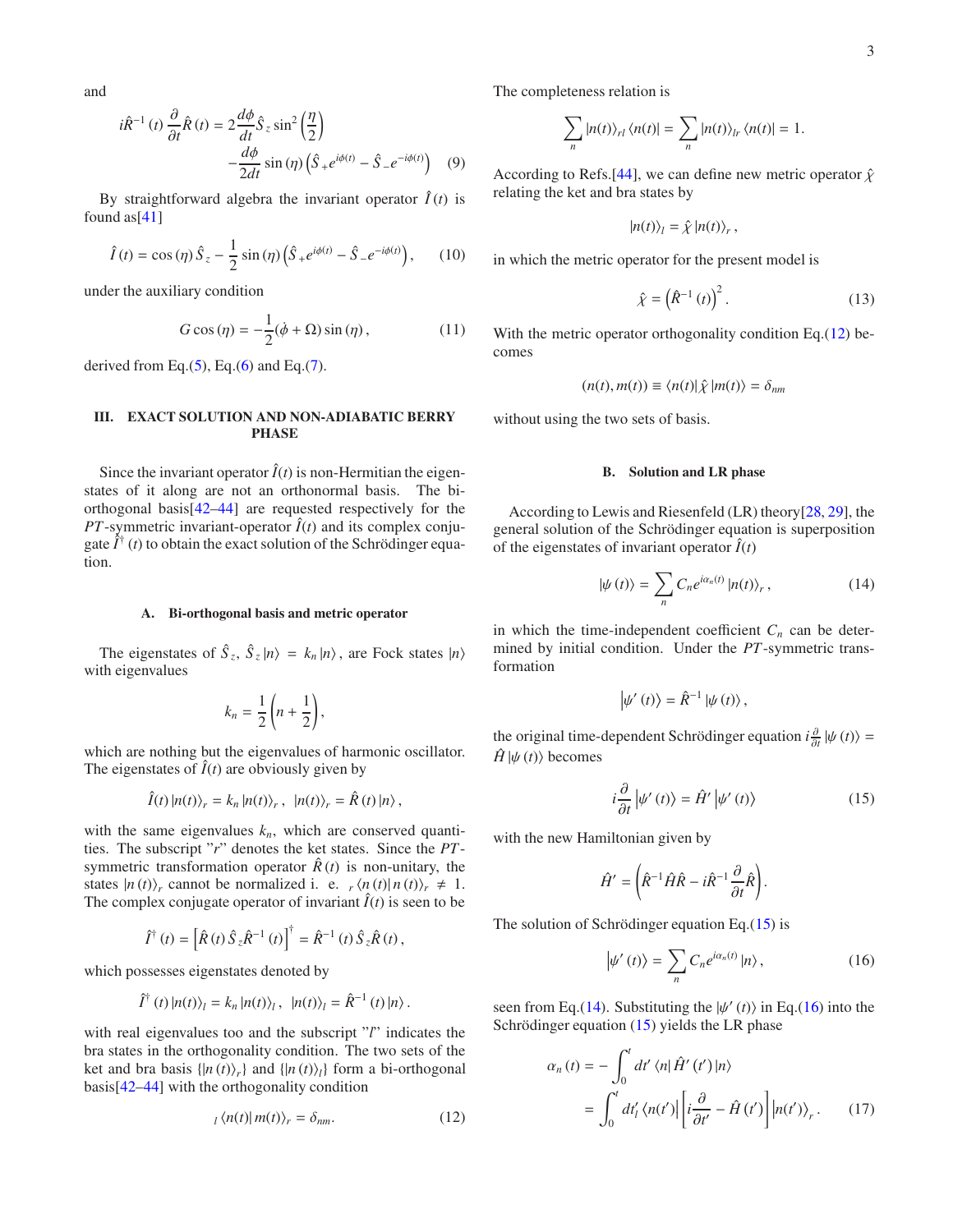The periodically driven Hamiltonian can be solved exactly by means of the LR method with the help of invariant operator. The first term in LR phase  $\alpha_n(t)$  is usually regarded as the non-adiabatic Berry phase. Using Eqs.[\(8,](#page-1-4)[9\)](#page-2-4) we obtain the LR phase

<span id="page-3-2"></span>
$$
\alpha_n(t) = -k_n \int_0^t \left[ \Omega - 2\Gamma(t') \right] dt',\qquad(18)
$$

where  $\Gamma(t)$  is given by

<span id="page-3-3"></span>
$$
\Gamma = \left(\dot{\phi} + \Omega\right)\sin^2\left(\frac{\eta}{2}\right) + G\sin\left(\eta\right). \tag{19}
$$

From the auxiliary equation Eq.[\(11\)](#page-2-5), the parameter  $\eta$  is determined as

<span id="page-3-0"></span>
$$
\sin^2\left(\frac{\eta}{2}\right) = \frac{1}{2} \mp \frac{\omega + \Omega}{2\sqrt{(\omega + \Omega)^2 + 4G^2}}.\tag{20}
$$

# C. Berry phase

According to definition, the first term in Eq.[\(17\)](#page-2-6) gives rise to the Berry phase indicated by  $\gamma_n$ , which in one period of the driven field  $T = 2\pi/\omega$  is evaluated from Eq.[\(9\)](#page-2-4) as

<span id="page-3-1"></span>
$$
\gamma_n(T) = i \int_0^T \log(n(t)) \frac{\partial}{\partial t} |n(t)\rangle_r dt = 2k_n \oint \sin^2\left(\frac{\eta}{2}\right) d\phi.
$$
\n(21)

Substituting Eq. $(20)$  into Eq. $(21)$  we find the non-adiabatic Berry phase

$$
\gamma_n(T) = \pi \left( n + \frac{1}{2} \right) \left( 1 \mp \frac{\omega + \Omega}{\sqrt{(\omega + \Omega)^2 + 4G^2}} \right).
$$

In the adiabatic approximation that

$$
\dot{\phi}=\omega=0
$$

the Berry phase becomes the well known form

$$
\gamma_{n}\left(T\right)=\pi\left(n+\frac{1}{2}\right)\left(1\mp\frac{\Omega}{\sqrt{\Omega^{2}+4G^{2}}}\right).
$$

#### D. Average energies

The invariant operators  $\hat{I}(t)$  and its conjugate  $\hat{I}^{\dagger}(t)$  possess real eigenvalues in the *PT* -symmetric *S U*(1, 1) system. From Eqs.[\(17,](#page-2-6)[18,](#page-3-2)[19\)](#page-3-3), one can easily confirm that the transformed Hamiltonian does not depend on time

 $\hat{R}^{-1}(t) \hat{H}(t) \hat{R}(t) = (\Omega - 2\Gamma_0) \hat{S}_z$ in which

$$
\Gamma_0 = \Omega \sin^2 \left(\frac{\eta}{2}\right) + G \sin(\eta)
$$

in the adiabatic approximation. Average energies at the eigenstates of invariant operators  $\hat{I}(t)$  and its conjugate  $\hat{I}^{\dagger}(t)$  are entirely real values too

$$
_{l}\langle n(t)|\hat{H}(t)|n(t)\rangle_{r}=\langle n|\left(\Omega-2\Gamma_{0}\right)\hat{S}_{z}|n\rangle=\left(\Omega-2\Gamma_{0}\right)k_{n}.
$$

The Hamiltonian  $\hat{H}(t)$  what we considered is in an unbroken *PT*-symmetric phase according to Ref.([\[16\]](#page-4-12)).

## IV. THE TIME-EVOLUTION OPERATOR

The time-evolution operator can be derived in terms of the eigenstates of invariant operator. Substituting the LR phase Eq. $(18)$  into the general solution of the Schrödinger equation  $(14)$  we have

$$
|\psi(t)\rangle = \hat{R}(t) \sum_{n} C_{n} e^{-i\epsilon(t)k_{n}} |n\rangle = \hat{R}(t) e^{-i\epsilon(t)\hat{S}_{z}} \sum_{n} C_{n} |n\rangle,
$$
\n(22)

where

$$
\epsilon(t) = \int_0^t dt' [\Omega - 2\Gamma(t')] .
$$

Assume that the initial state at time  $t = 0$  is denoted by

$$
|\psi(0)\rangle = \hat{R}(0) \sum_{n} C_{n} |n\rangle
$$

The state at time *t* is generated by the time evolution operator such that

$$
\left|\psi\left(t\right)\right\rangle = \hat{U}\left(t,0\right)\left|\psi\left(0\right)\right\rangle,
$$

where the time evolution operator is

$$
\hat{U}(t,0) = \hat{R}(t) e^{-i\epsilon(t)\hat{S}_z} \hat{R}^{-1}(0).
$$
 (23)

The time evolution operator is not unitary

$$
\hat{U}^{-1}(t,0) \neq \hat{U}^{\dagger}(t,0),
$$

since the inverse operator is

$$
\hat{U}^{-1}(t,0) = \hat{R}(0) e^{i\epsilon(t)\hat{S}_z} \hat{R}^{-1}(t)
$$

while the complex conjugate reads

$$
\hat{U}^{\dagger}(t,0) = \hat{R}^{-1}(0) e^{i\epsilon(t)\hat{S}_z} \hat{R}(t).
$$

The bra state

$$
\langle \psi(t)| = \langle \psi(0)| \hat{U}^{\dagger}(t,0),
$$

is not normalized with the corresponding ket state

$$
\left\langle \psi\left(t\right)\right|\psi\left(t\right)\right\rangle \neq1
$$

While it can be normalized with the help of metric operator[\[44\]](#page-4-36)

$$
(\psi(t), \psi(t)) \equiv \langle \psi(t) | \hat{\chi}(t) | \psi(t) \rangle = 1.
$$

In general the inner product of two states  $|\psi(t)\rangle$  and  $|\varphi(t)\rangle$  is evaluated as

$$
(\varphi(t), \psi(t)) \equiv \langle \varphi(t) | \hat{\chi}(t) | \psi(t) \rangle.
$$